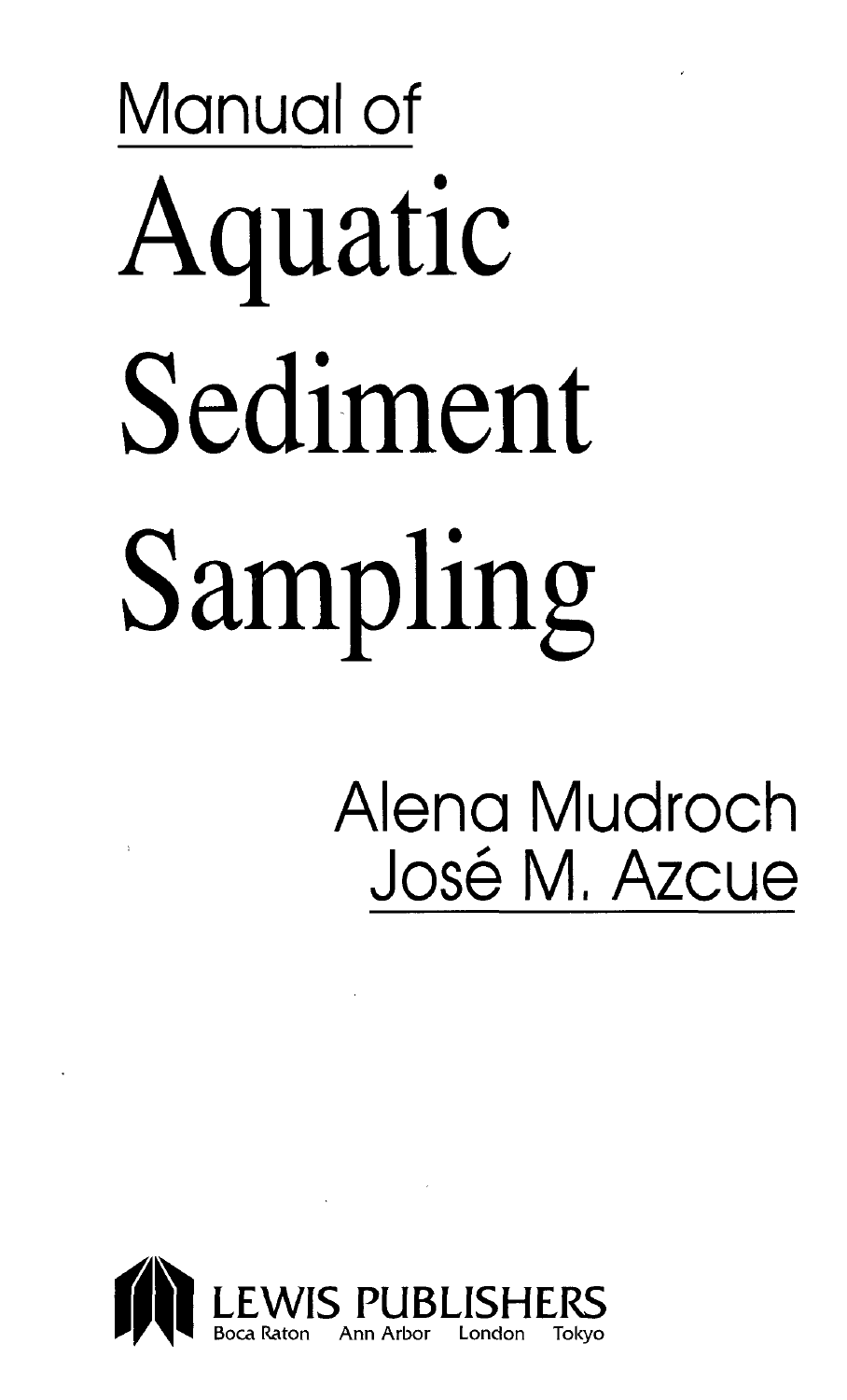#### **CONTENTS**

| Chapter 1 |  |
|-----------|--|
|           |  |
|           |  |

 $\mathcal{A}^{\mathcal{A}}$ 

#### Chanter 2

ä,

|           |        | Procedures in Preparation of Sediment Sampling Program  5 |  |
|-----------|--------|-----------------------------------------------------------|--|
| 2.1       |        |                                                           |  |
| 2.2       |        |                                                           |  |
| 2.3       |        |                                                           |  |
| 2.4       |        |                                                           |  |
|           | 2.4.1  | Methods for Normalization of Concentrations               |  |
|           |        | of Contaminants in Bulk Sediment Samples 8                |  |
|           | 2.4.2  | Location of Fine-Grained Sediments in the 12              |  |
|           |        |                                                           |  |
|           | 2.4.3  | Heterogeneity of Fine-Grained Sediments  12               |  |
| 2.5       |        | Procedures for a Preliminary Determination of             |  |
|           |        |                                                           |  |
| 2.6       |        |                                                           |  |
| 2.7       |        |                                                           |  |
|           | 2.7.1  | Examples of Calculation of a Necessary Number of          |  |
|           |        |                                                           |  |
| 2.8       |        |                                                           |  |
| 2.9       |        |                                                           |  |
| 2.10      |        | Examples of Selection of Sampling Stations in Studies of  |  |
|           |        |                                                           |  |
|           | 2.10.1 | Examples of Selection of Sampling Stations Using          |  |
|           |        |                                                           |  |
|           |        |                                                           |  |
|           |        |                                                           |  |
|           | 2.10.2 | Selection of Sampling Stations Using a                    |  |
|           |        |                                                           |  |
|           |        | Dredging Studies: Assessment of Sediment                  |  |
|           |        |                                                           |  |
|           |        | Effects of a Point Source on Sediment Quality  35         |  |
|           |        | Studies of Bottom Sediments in Rivers,                    |  |
|           |        |                                                           |  |
|           |        |                                                           |  |
|           |        |                                                           |  |
| Chapter 3 |        |                                                           |  |
|           |        | Description of Equipment for Bottom Sediment Sampling  45 |  |

3.1 Introduction 45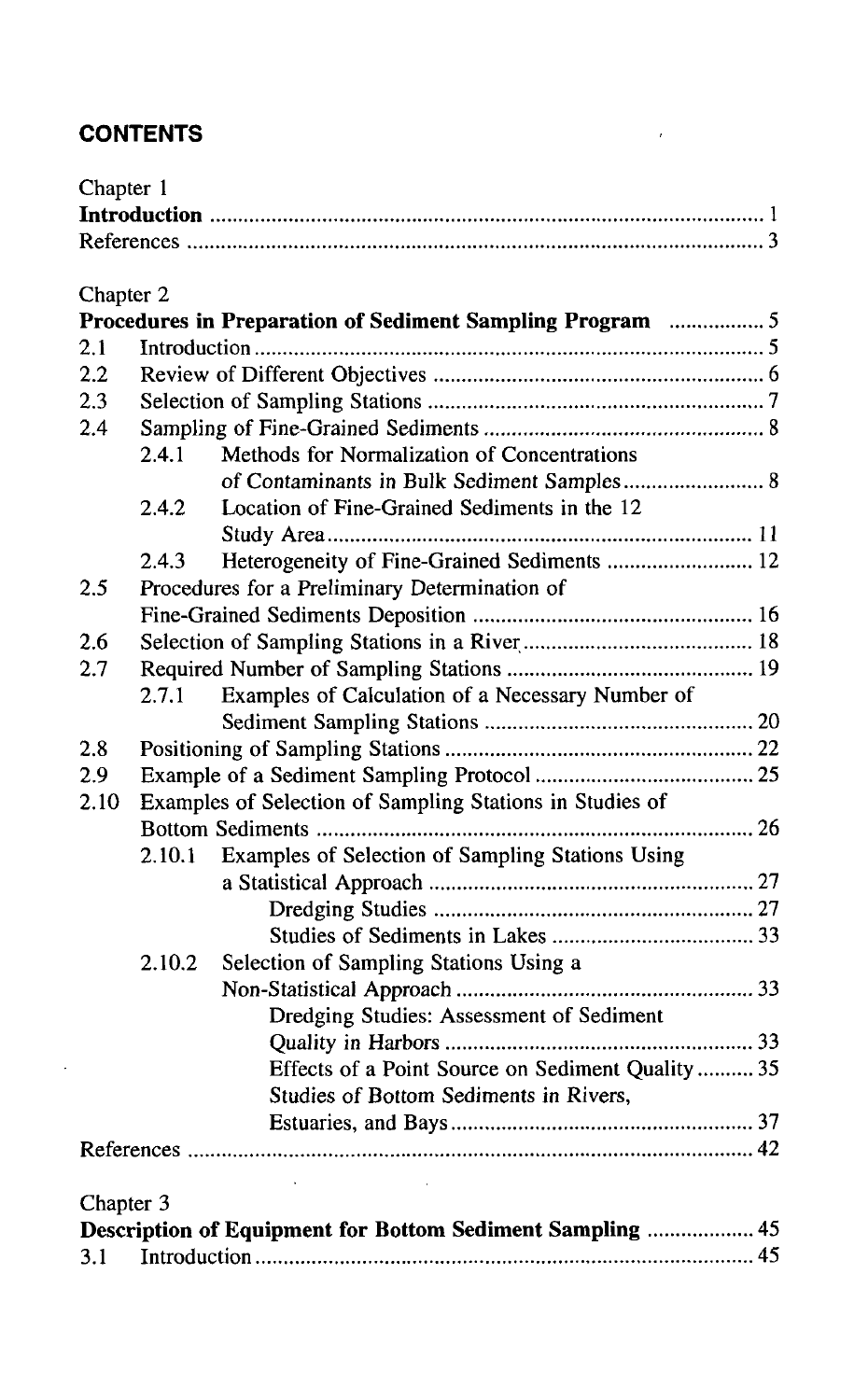| 3.2       |       |                                                               |  |
|-----------|-------|---------------------------------------------------------------|--|
|           | 3.2.1 | Factors to be Considered in the Selection of Bottom           |  |
|           |       |                                                               |  |
|           |       | Bottom Sediment Sampling from a Vessel 49                     |  |
|           |       |                                                               |  |
|           |       | Collection of Bottom Sediment Samples by                      |  |
|           |       |                                                               |  |
|           | 3.2.2 | Sampler Transport and Assembly at Sampling Site  55           |  |
|           | 3.2.3 |                                                               |  |
|           | 3.2.4 |                                                               |  |
| 3.3       |       |                                                               |  |
|           | 3.3.1 |                                                               |  |
|           |       |                                                               |  |
|           |       |                                                               |  |
|           |       |                                                               |  |
|           |       |                                                               |  |
|           | 3.3.2 |                                                               |  |
|           |       |                                                               |  |
|           |       |                                                               |  |
|           |       |                                                               |  |
|           |       |                                                               |  |
|           |       |                                                               |  |
|           |       |                                                               |  |
|           |       |                                                               |  |
|           |       |                                                               |  |
| Chapter 4 |       |                                                               |  |
|           |       | Description of Equipment for Sediment Pore Water Sampling  81 |  |
| 4.1       |       |                                                               |  |
| 4.2       |       |                                                               |  |
|           | 4.2.1 |                                                               |  |
|           | 4.2.2 |                                                               |  |
|           | 4.2.3 | Gas Extraction and Vacuum Filtration Methods 90               |  |
| 4.3       |       |                                                               |  |
|           | 4.3.1 |                                                               |  |
|           | 4.3.2 |                                                               |  |
|           |       |                                                               |  |
|           | 4.3.3 |                                                               |  |
|           |       |                                                               |  |
|           |       |                                                               |  |
| Chapter 5 |       |                                                               |  |
|           |       | Measurements and Handling of Samples in the Field  115        |  |
| 5.1       |       |                                                               |  |

5.2 Measurement of pH and Eh 115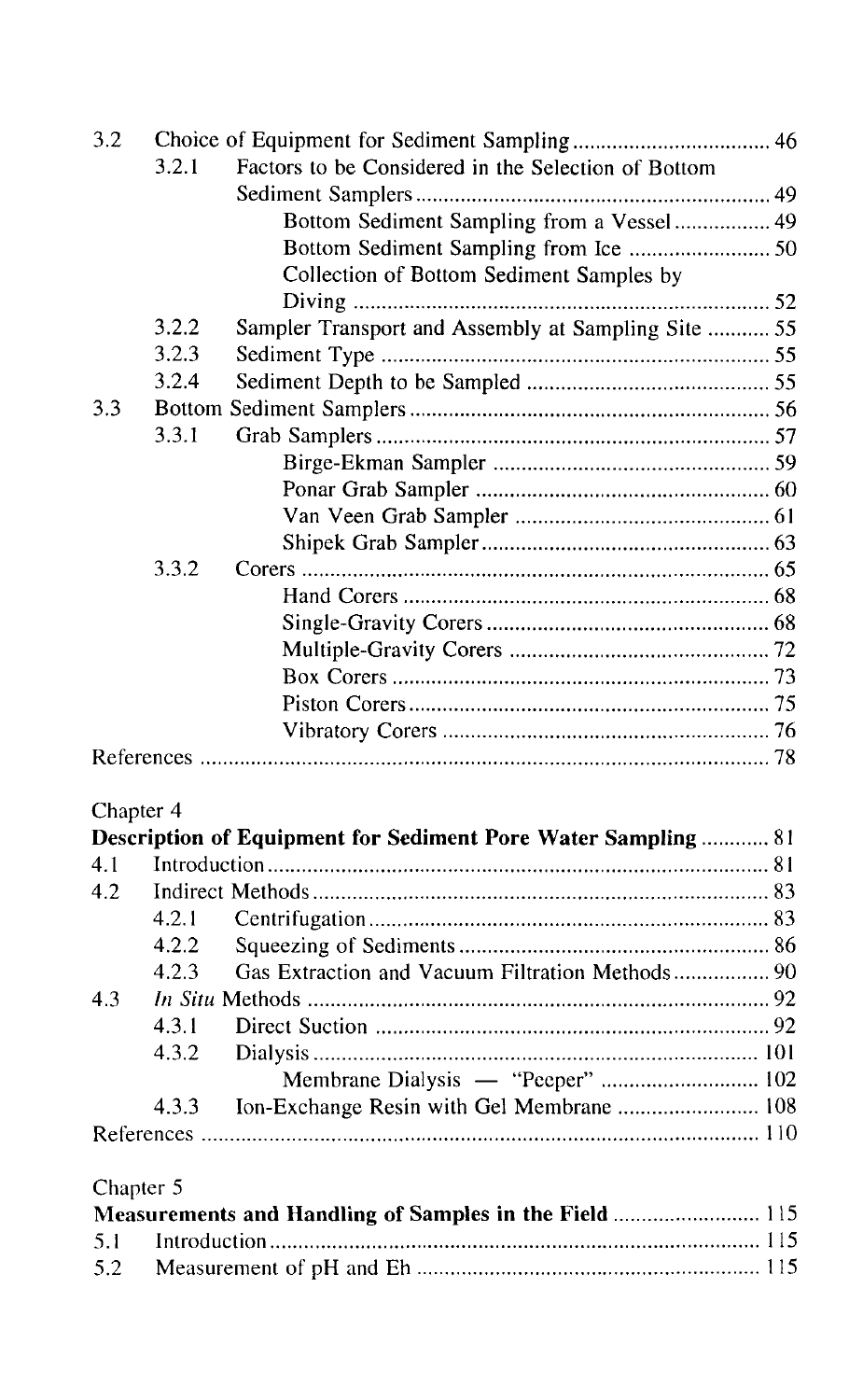|     | 5.2.1 | General Procedure for Measurements of pH and               |  |
|-----|-------|------------------------------------------------------------|--|
|     |       |                                                            |  |
|     |       | Equipment and Solutions Used in the                        |  |
|     |       |                                                            |  |
|     |       | Preparation of the Equipment Before the                    |  |
|     |       |                                                            |  |
|     |       |                                                            |  |
| 5.3 |       |                                                            |  |
| 5.4 |       | Subsampling for Determination of Cation Exchange           |  |
|     |       |                                                            |  |
| 5.5 |       | Subsampling under Oxygen-Free Atmosphere  122              |  |
| 5.6 |       | Sample Mixing and Subsampling into Prepared Containers 124 |  |
|     | 5.6.1 |                                                            |  |
|     |       |                                                            |  |
| 5.7 |       | Sampling Hazardous Sediments and Safety Requirements  135  |  |
|     |       |                                                            |  |
|     |       |                                                            |  |

 $\overline{a}$ 

### Chapter 6

<sup>1</sup>

|     |                                                               | Handling, Preservation Techniques, and Storage of |  |
|-----|---------------------------------------------------------------|---------------------------------------------------|--|
|     |                                                               |                                                   |  |
| 6.1 |                                                               |                                                   |  |
| 6.2 |                                                               |                                                   |  |
| 6.3 | Handling Samples for Tests and Analyses on Wet                |                                                   |  |
|     |                                                               |                                                   |  |
|     | 6.3.1                                                         | Particle Size Distribution, Geotechnical Tests,   |  |
|     |                                                               |                                                   |  |
|     | 6.3.2                                                         |                                                   |  |
|     |                                                               |                                                   |  |
|     | 6.3.3                                                         |                                                   |  |
|     | 6.3.4                                                         | Handling Samples for Biological Analyses and      |  |
|     |                                                               |                                                   |  |
| 6.4 | Handling Samples for Tests and Analyses on Dry Sediments  150 |                                                   |  |
|     | 6.4.1                                                         |                                                   |  |
|     |                                                               |                                                   |  |
|     |                                                               |                                                   |  |
|     |                                                               |                                                   |  |
|     | 6.4.2                                                         |                                                   |  |
|     |                                                               |                                                   |  |
|     |                                                               |                                                   |  |
|     | 6.4.3                                                         |                                                   |  |
|     |                                                               |                                                   |  |
|     |                                                               |                                                   |  |
|     | 6.4.4                                                         |                                                   |  |